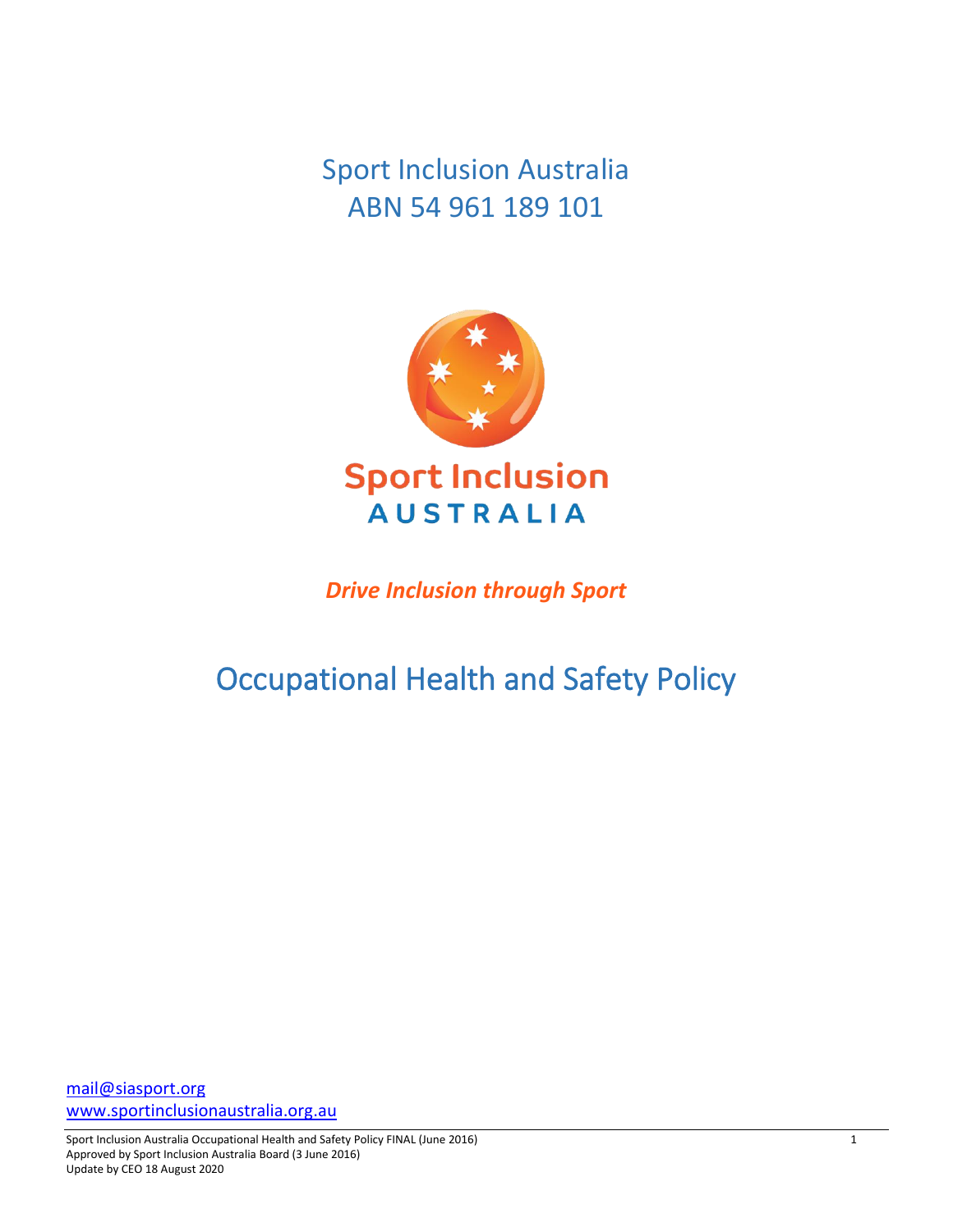# **Policy**

# Introduction

Sport Inclusion Australia, SIA is a National Sporting Organisation established in 1986 to assist the inclusion of people with an impairment, primarily an intellectual impairment into the mainstream community using sport as the medium. Sport Inclusion Australia is the Australian member of Virtus, World Intellectual Impairment Sport.

Our Purpose is to build a more inclusive community.

SIA facilitates, educates and supports sporting organisations and the wider community about the power of sport to deliver social inclusion, while advocating for the rights of all Australians to be treated with dignity.

Our Mission is to drive inclusion through sport.

The philosophy has never wavered 'Promote sporting opportunities for people with an impairment in mainstream settings with sport owning and delivering sport for all Australians at the appropriate ability level with a 'person first 'approach'.

# We want to make sure no one is left behind.

# Purpose

This policy applies to:

- (a) All staff members; and
- (b) Contractors, volunteers and visitors to The Global Games Sports Company's office, to the extent it is relevant to them.

In this policy, 'workplace' includes working on site or off-site, attendance at a work-related conference or function, and attendance at a work-related event.

## This policy applies to:

- (a) All staff members; and
- (b) Contractors, volunteers and visitors to Sport Inclusion Australia's office, to the extent it is relevant to them.

In this policy, 'workplace' includes working on site or off-site, attendance at a work-related conference or function, and attendance at a work-related event.

#### Overview

Sport Inclusion Australia supports the rights of all persons covered by the policy to work in an environment that is, so far as is reasonably practicable, safe and without risks to health.

Sport Inclusion Australia is committed to the promotion of a joint and united approach to consultation and resolution of Work Health and Safety issues.

Sport Inclusion Australia is committed to improving health and safety with a view to improving workplace efficiency and productivity. This will be accomplished through the ongoing development of management systems and procedures designed to, so far as is reasonably practicable:

- identify, assess and control workplace hazards;
- reduce the incidence and cost of occupational injury and illness; and
- provide a rehabilitation system for those affected by occupational injury or illness.

Work Health and Safety statutory requirements, including regulations and codes of practice, are minimum standards and so the aim is for them to be improved upon, where practicable.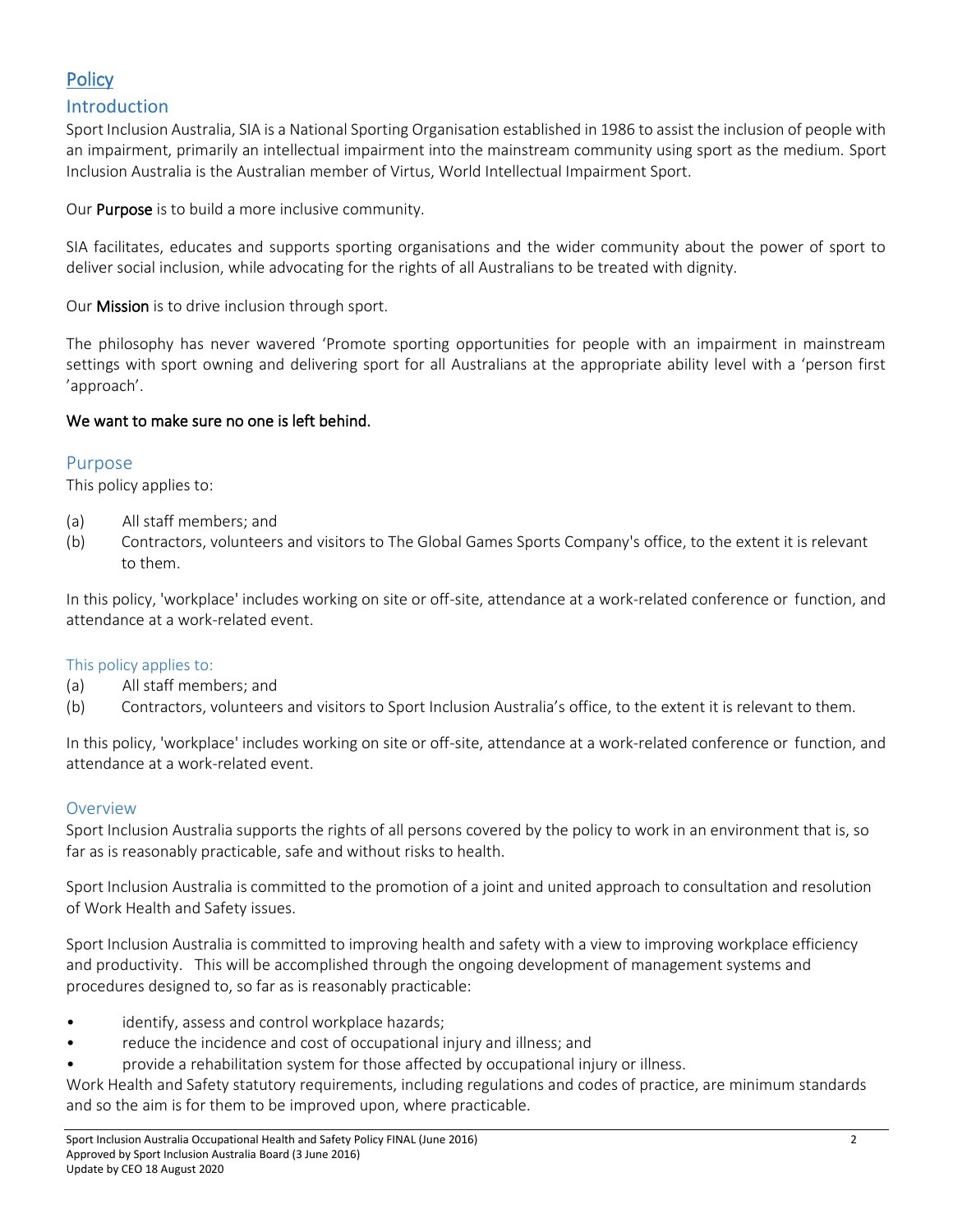# Bullying and violence at work

Sport Inclusion Australia is committed to reducing bullying and occupational violence so far as is practicable in the workplace.

Bullying is repeated, unreasonable behaviour directed toward a person, or a group of persons, that creates a risk to their health and safety.

Examples of bullying can include:

- Verbal abuse;
- Ignoring or isolating a person;
- Psychological harassment;
- Intimidation;
- Assigning meaningless tasks unrelated to a person's job;
- Giving a person impossible assignments and deadlines;
- Unjustified criticism or complaints;
- Deliberately withholding information vital for effective work performance; and
- Constant taunting, teasing or playing practical jokes on a person who is not a willing participant.

Bullying can be verbal, or in writing (including online).

Occupational violence refers to any incident where a person is physically attacked, abused, assaulted or threatened in the workplace.

# Breach of this Policy

Any breach of this policy may result in counselling and/or disciplinary action, which, in the case of employees, may lead to dismissal, or, in the case of volunteers, may lead to the cessation of their engagement.

Any breach of this policy by a contractor may result in cancellation by Sport Inclusion Australia of the services provided by that contractor.

# Occupational Health and Safety Coordinator

The CEO will be held accountable for coordinating the Sport Inclusion Australia's management of health and safety.

## **Procedures**

## Responsibilities

The CEO and other executive officers will:

- be committed to the provision and maintenance of a healthy and safe workplace;
- consult and participate in the health and safety program;
- use risk identification, assessment and control principles to reach SIA health and safety objectives;
- inform and train all persons to whom this procedure applies in relevant policies, procedures and health and safety obligations; and
- participate in Sport Inclusion Australia's inductions and implement all safety procedures.
- coordinate the identification, development, implementation and review of Work Health and Safety policies and procedures;
- assist supervisors/managers in the identification, assessment and selection of measures to control hazards and risks to health and safety;
- assist supervisors/managers in monitoring and evaluating hazards and risk control measures;